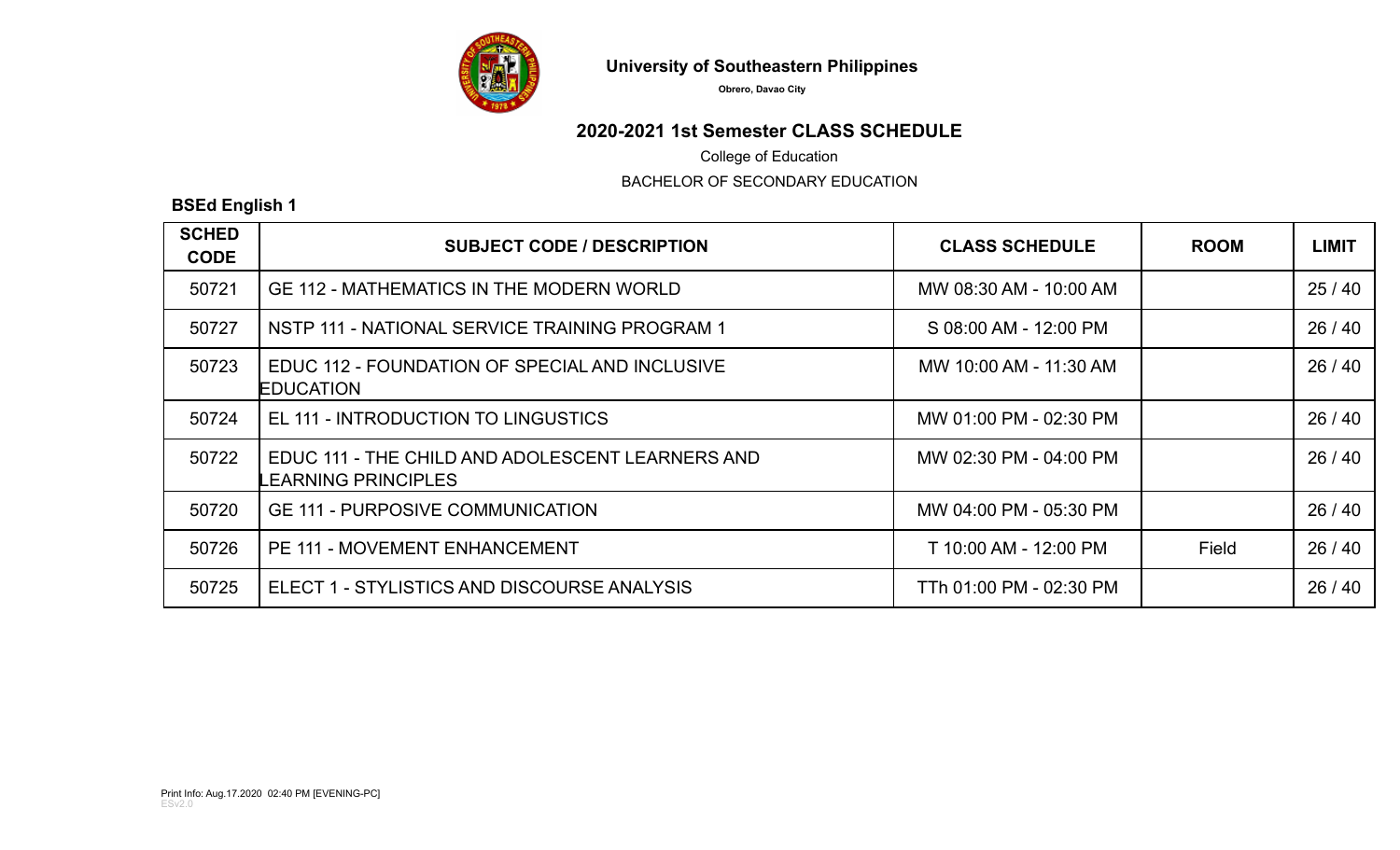

**Obrero, Davao City**

# **2020-2021 1st Semester CLASS SCHEDULE**

College of Education

BACHELOR OF SECONDARY EDUCATION

# **BSEd English 2**

| <b>SCHED</b><br><b>CODE</b> | <b>SUBJECT CODE / DESCRIPTION</b>                                               | <b>CLASS SCHEDULE</b>   | <b>ROOM</b> | <b>LIMIT</b> |
|-----------------------------|---------------------------------------------------------------------------------|-------------------------|-------------|--------------|
| 50729                       | GE 215 - THE LIFE AND WORKS OF RIZAL                                            | MW 08:30 AM - 10:00 AM  |             | 31/40        |
| 50733                       | EL 214 - TEACHING AND ASSESSMENT OF THE MACROSKILLS                             | TTh 08:00 AM - 09:30 AM |             | 31/40        |
| 50732                       | EDUC 216A - ASSESSMENT IN LEARNING 1                                            | F 08:00 AM - 11:00 AM   |             | 33/40        |
| 50744                       | EL 2311 - SPEECH AND THEATER ARTS                                               | MW 10:00 AM - 11:30 AM  |             | 31/40        |
| 50731                       | EDUC 215 - THE TEACHING PROFESSION                                              | MW 01:00 PM - 02:30 PM  |             | 31/40        |
| 50734                       | EL 215 - TEACHING AND ASSESSMENT OF GRAMMAR                                     | MW 02:30 PM - 04:00 PM  |             | 31/40        |
| 50735                       | EL 216 - PRINCIPLES AND THEORIES OF LANGUAGE ACQUISITION<br><b>AND LEARNING</b> | TTh 10:00 AM - 11:30 AM |             | 31/40        |
| 50730                       | <b>GE 216 - READINGS IN PHILIPPINE HISTORY</b>                                  | TTh 02:30 PM - 04:00 PM |             | 31/40        |
| 50736                       | PE 213 - PHYSICAL ACTIVITIES TOWARDS HEALTH & FITNESS 1                         | F 01:00 PM - 03:00 PM   | Field       | 31/40        |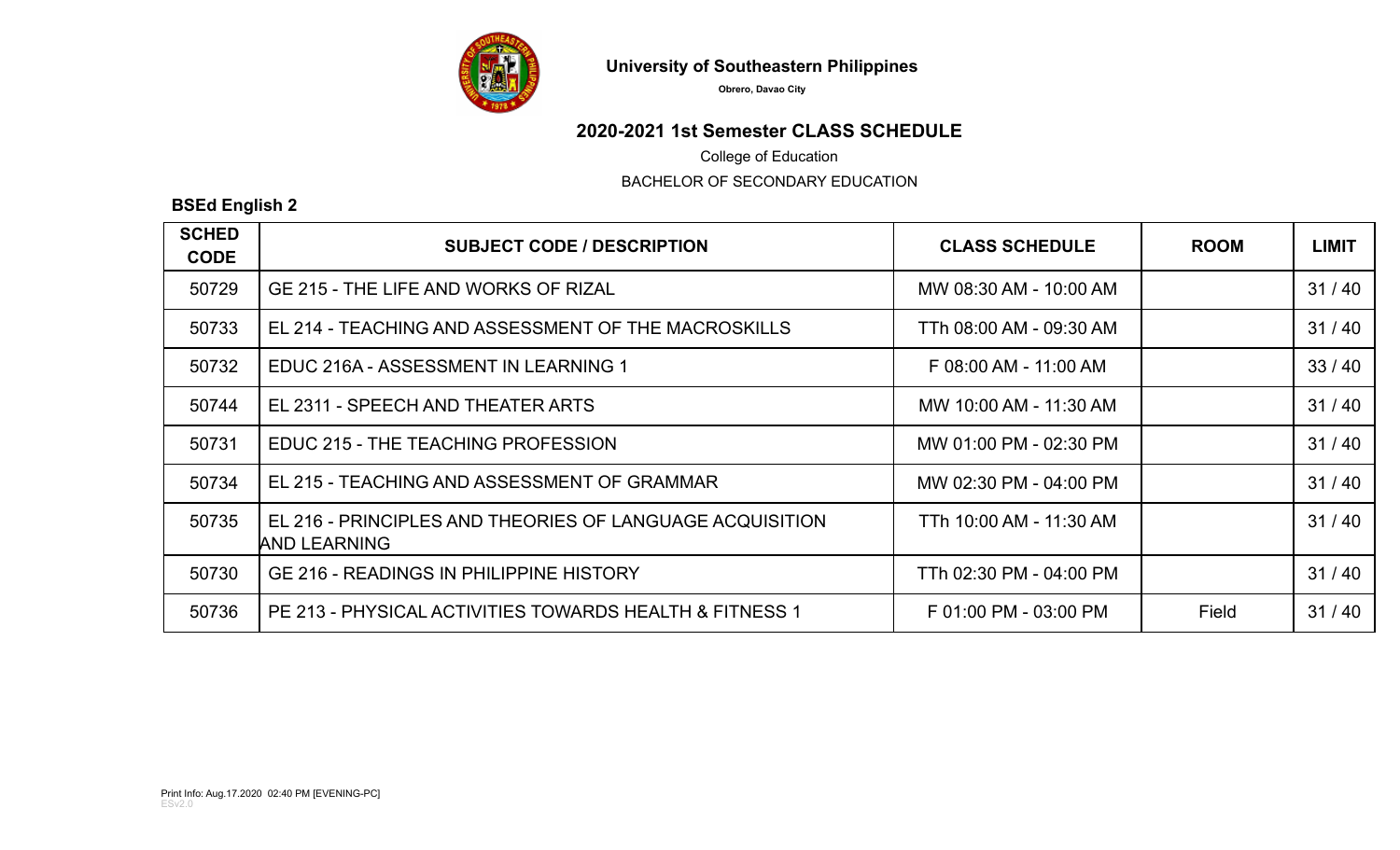

**Obrero, Davao City**

# **2020-2021 1st Semester CLASS SCHEDULE**

College of Education

BACHELOR OF SECONDARY EDUCATION

**BSEd English 3**

| <b>SCHED</b><br><b>CODE</b> | <b>SUBJECT CODE / DESCRIPTION</b>                                         | <b>CLASS SCHEDULE</b>              | <b>ROOM</b> | <b>LIMIT</b>     |
|-----------------------------|---------------------------------------------------------------------------|------------------------------------|-------------|------------------|
| 52185                       | <del>ELECT 232 - ENGLISH FOR SPECIFIC PURPOSES</del>                      |                                    |             | 40/40            |
| <del>52186</del>            | <del>EL 2311 - SPEECH AND THEATER ARTS</del>                              |                                    |             | <del>40/40</del> |
| 50748                       | EDUC 319 - BUILDING AND ENHANCING NEW LITERACIES<br>ACROSS THE CURRICULUM | MW 09:30 AM - 11:00 AM             |             | 41/40            |
| 50745                       | EGE 311 - GENERAL EDUCATION ELECTIVE 1                                    | TTh 08:30 AM - 10:00 AM            |             | 38/40            |
| <del>50750</del>            | <del>EL 3113 - LANGUAGE RESEARCH</del>                                    | MW 01:00 PM - 02:30 PM             |             | 40/40            |
| 50749                       | EL 3112 - SURVEY OF AFRO-ASIAN LITERATURE                                 | MW 02:30 PM - 04:00 PM             |             | 38/40            |
| 50746                       | <b>GE 319 - CONTEMPORARY WORLD</b>                                        | TTh 10:00 AM - 11:30 AM            |             | 39/40            |
| <del>50751</del>            | <u>EL 3114 - CONTEMPORARY, POPULAR AND EMERGENT</u><br>LITERATURE         | <del>TTh 01:00 PM - 02:30 PM</del> |             | 40/40            |
| 50747                       | EDUC 318 - THE TEACHER AND THE SCHOOL CURRICULUM                          | TTh 02:30 PM - 04:00 PM            |             | 42/40            |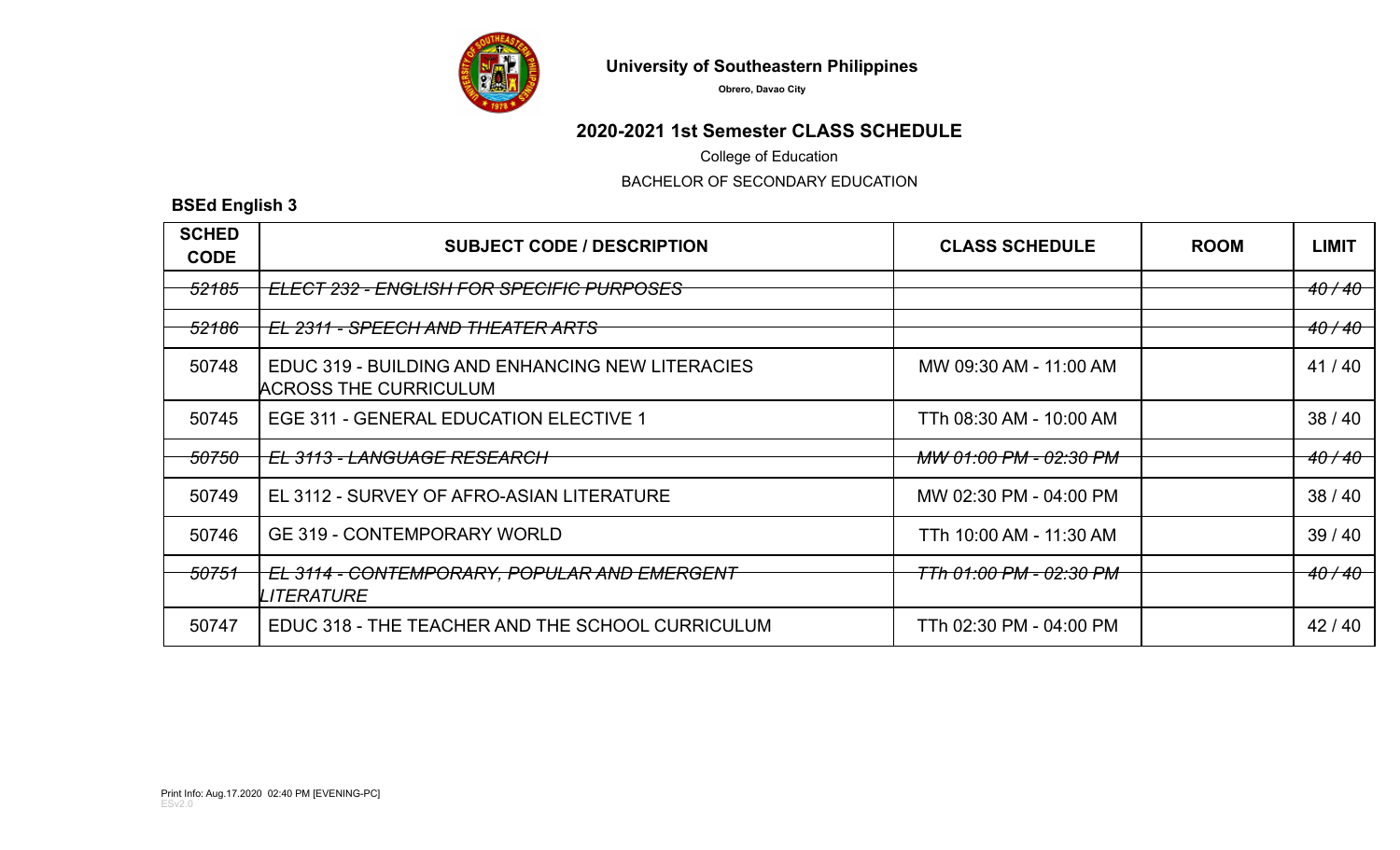

**Obrero, Davao City**

# **2020-2021 1st Semester CLASS SCHEDULE**

College of Education

BACHELOR OF SECONDARY EDUCATION

**BSEd Mathematics 2**

| <b>SCHED</b><br><b>CODE</b> | <b>SUBJECT CODE / DESCRIPTION</b>                       | <b>CLASS SCHEDULE</b>   | <b>ROOM</b> | <b>LIMIT</b> |
|-----------------------------|---------------------------------------------------------|-------------------------|-------------|--------------|
| 50766                       | M 217 - ELEMENTARY STATISTICS AND PROBABILITY           | MW 07:00 AM - 08:30 AM  |             | 37/40        |
| 50763                       | EDUC 216A - ASSESSMENT IN LEARNING 1                    | TTh 07:00 AM - 08:30 AM |             | 37/40        |
| 50765                       | M 216 - LOGIC AND SET THEORY                            | TTh 08:30 AM - 10:00 AM |             | 37/40        |
| 50764                       | M 215 - CALCULUS I WITH ANALYTIC GEOMETRY               | MW 10:30 AM - 12:00 PM  |             | 37/40        |
| 50760                       | GE 217 - SCIENCE, TECHNOLOGY AND SOCIETY                | MW 01:00 PM - 02:30 PM  |             | 37/40        |
| 50767                       | PE 213 - PHYSICAL ACTIVITIES TOWARDS HEALTH & FITNESS 1 | M 03:00 PM - 05:00 PM   | Field       | 37/40        |
| 50761                       | <b>GE 218 - ARTS APPRECIATION</b>                       | TTh 10:00 AM - 11:30 AM |             | 37/40        |
| 50762                       | EDUC 215 - THE TEACHING PROFESSION                      | TTh 01:00 PM - 02:30 PM |             | 37/40        |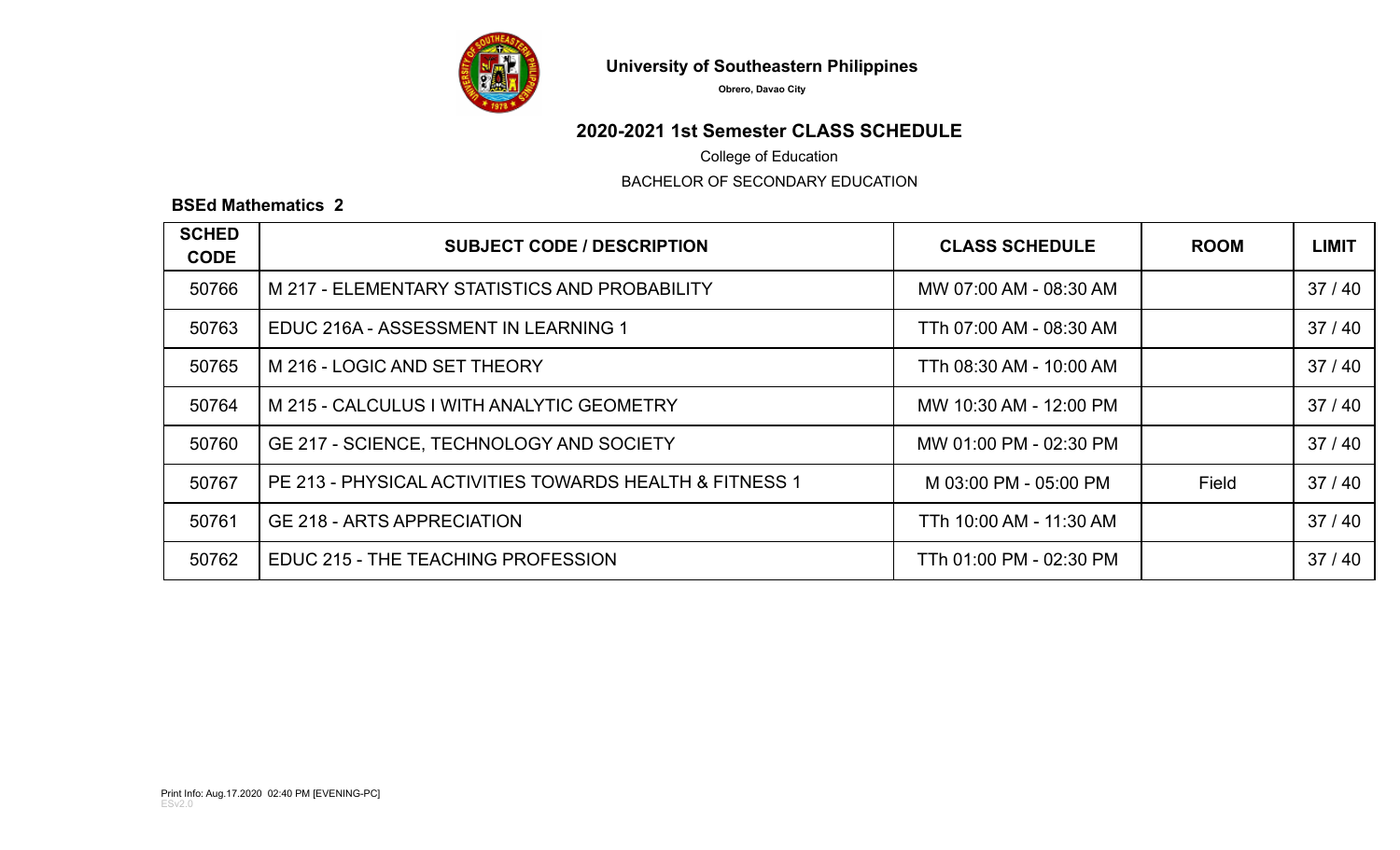

**Obrero, Davao City**

# **2020-2021 1st Semester CLASS SCHEDULE**

College of Education

BACHELOR OF SECONDARY EDUCATION

**BSEd Mathematics 3**

| <b>SCHED</b><br><b>CODE</b> | <b>SUBJECT CODE / DESCRIPTION</b>                                             | <b>CLASS SCHEDULE</b>   | <b>ROOM</b> | <b>LIMIT</b> |
|-----------------------------|-------------------------------------------------------------------------------|-------------------------|-------------|--------------|
| 50769                       | EGE 312 - GENERAL EDUCATION ELECTIVE 2                                        | MW 08:30 AM - 10:00 AM  |             | 36/40        |
| 50773                       | M 3112 - PROBLEM SOLVING, MATHEMATICAL INVESTIGATIONS<br><b>AND MODELLING</b> | MW 10:00 AM - 11:30 AM  |             | 36/40        |
| 50770                       | EDUC 215 - THE TEACHER AND THE SCHOOL CURRICULUM                              | MW 01:00 PM - 02:30 PM  |             | 36/40        |
| 50774                       | M 3113 - RESEARCH IN MATHEMATICS                                              | MW 02:30 PM - 04:00 PM  |             | 36/40        |
| 50768                       | EGE 311 - GENERAL EDUCATION ELECTIVE 1                                        | TTh 10:00 AM - 11:30 AM |             | 36/40        |
| 50771                       | EDUC 319 - BUILDING AND ENHANCING NEW LITERACIES<br>ACROSS THE CURRICULUM     | TTh 01:00 PM - 02:30 PM |             | 38/40        |
| 50772                       | M 3111 - CALCULUS 3                                                           | TTh 02:30 PM - 04:00 PM |             | 36/40        |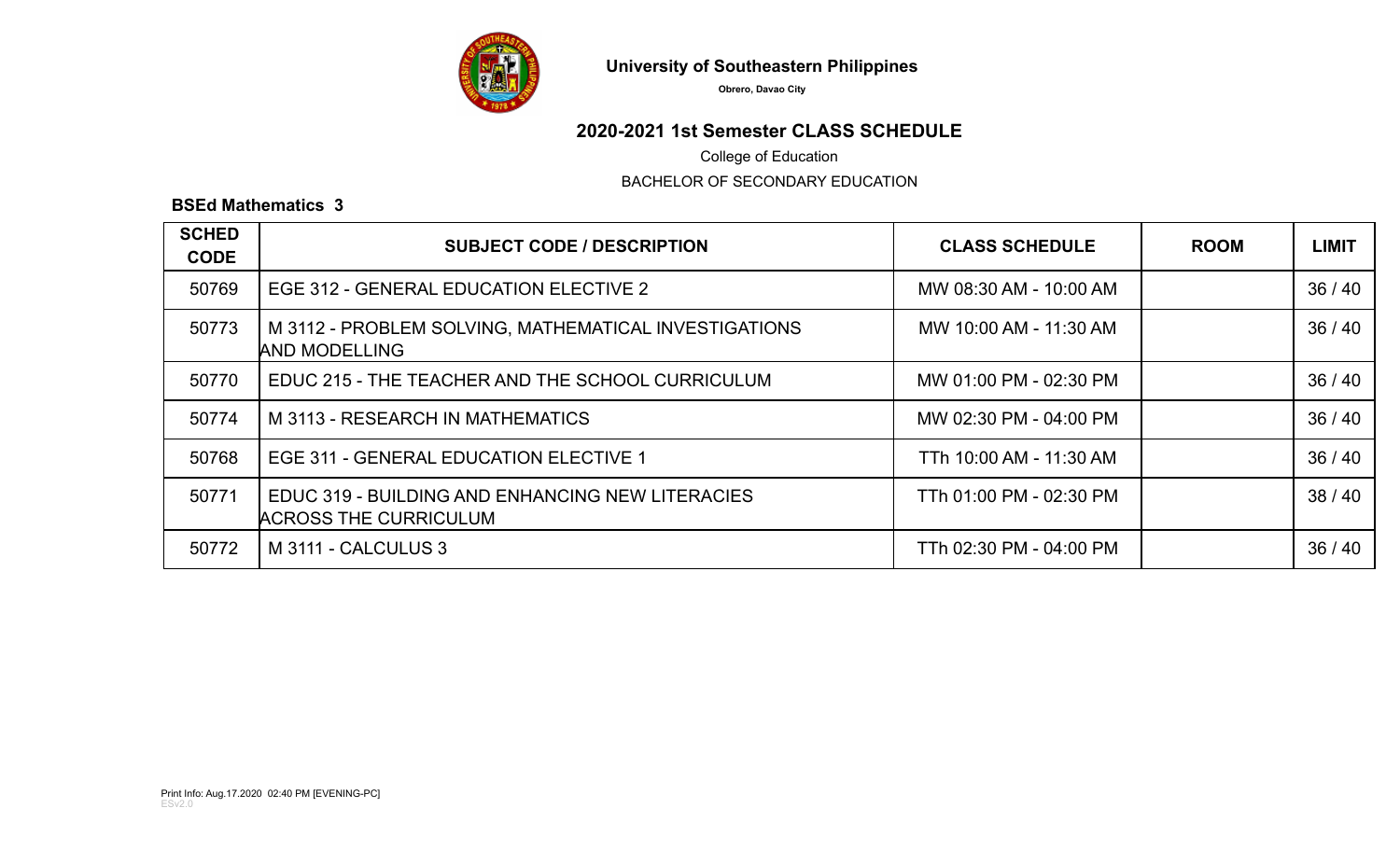

**Obrero, Davao City**

# **2020-2021 1st Semester CLASS SCHEDULE**

College of Education

BACHELOR OF SECONDARY EDUCATION

**BSEd Mathematics 1**

| <b>SCHED</b><br><b>CODE</b> | <b>SUBJECT CODE / DESCRIPTION</b>                                      | <b>CLASS SCHEDULE</b>   | <b>ROOM</b> | <b>LIMIT</b> |
|-----------------------------|------------------------------------------------------------------------|-------------------------|-------------|--------------|
| 50753                       | <b>GE 114 - ETHICS</b>                                                 | TTh 07:00 AM - 08:30 AM |             | 35/40        |
| 50759                       | NSTP 111 - NATIONAL SERVICE TRAINING PROGRAM 1                         | S 08:00 AM - 12:00 PM   |             | 35/40        |
| 50756                       | M 111 - HISTORY OF MATHEMATICS                                         | MW 10:30 AM - 12:00 PM  |             | 35/40        |
| 50757                       | M 112 - COLLEGE AND ADVANCED ALGEBRA                                   | MW 01:00 PM - 02:30 PM  |             | 35/40        |
| 50754                       | EDUC 111 - THE CHILD AND ADOLESCENT LEARNERS AND<br>EARNING PRINCIPLES | MW 02:30 PM - 04:00 PM  |             | 35/40        |
| 50752                       | <b>GE 113 - UNDERSTANDING THE SELF</b>                                 | TTh 01:00 PM - 02:30 PM |             | 35/40        |
| 50755                       | EDUC 112 - FOUNDATION OF SPECIAL AND INCLUSIVE<br><b>EDUCATION</b>     | TTh 02:30 PM - 04:00 PM |             | 35/40        |
| 50758                       | PE 111 - MOVEMENT ENHANCEMENT                                          | Th 10:00 AM - 12:00 PM  | Field       | 35/40        |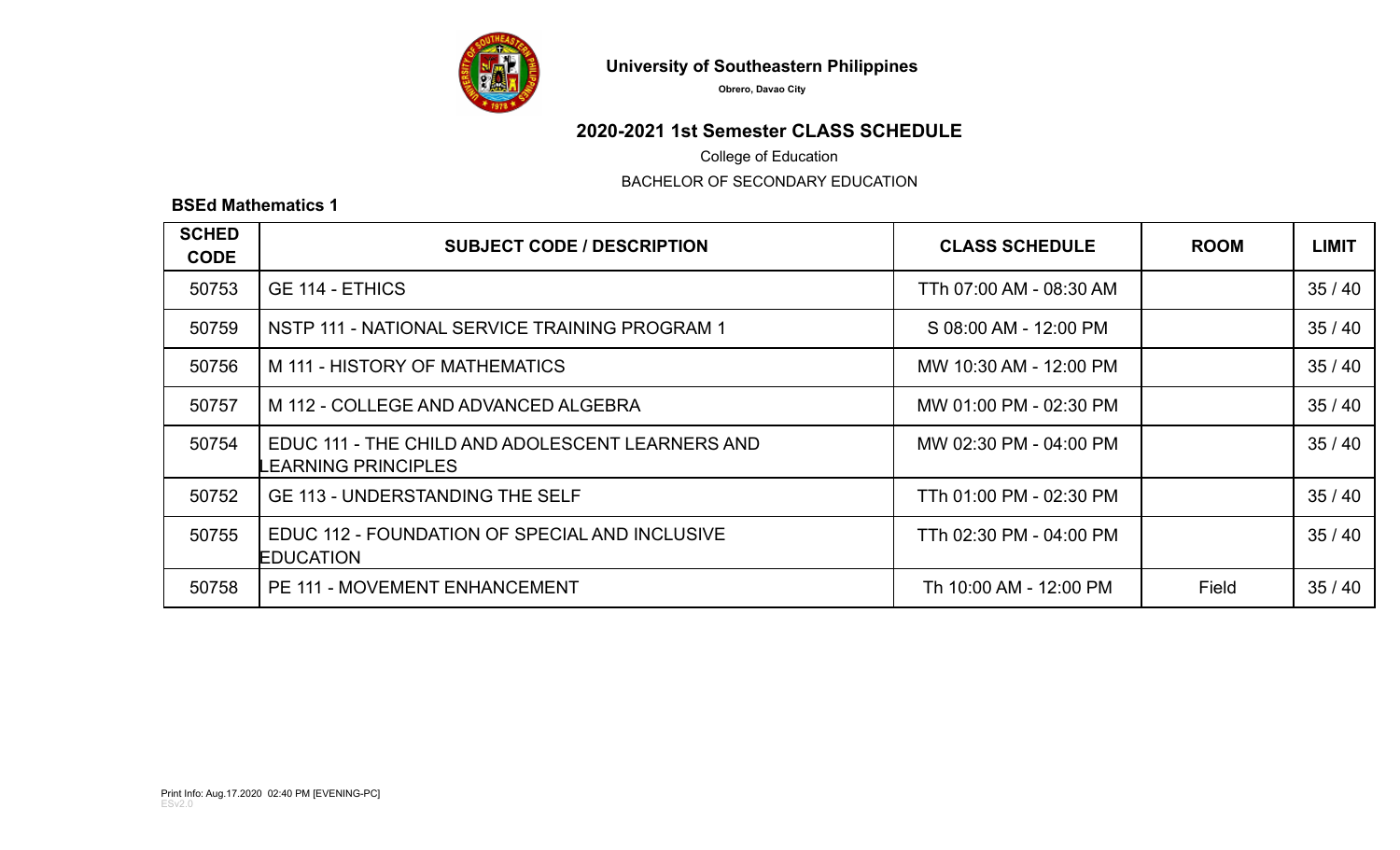

**Obrero, Davao City**

# **2020-2021 1st Semester CLASS SCHEDULE**

College of Education

BACHELOR OF SECONDARY EDUCATION

**BSEd Science 2**

| <b>SCHED</b><br><b>CODE</b> | <b>SUBJECT CODE / DESCRIPTION</b>                       | <b>CLASS SCHEDULE</b>                           | <b>ROOM</b> | <b>LIMIT</b> |
|-----------------------------|---------------------------------------------------------|-------------------------------------------------|-------------|--------------|
| 50785                       | EDUC 215 - THE TEACHING PROFESSION                      | MW 08:30 AM - 10:00 AM                          |             | 38/40        |
| 50782                       | GE 217 - SCIENCE, TECHNOLOGY AND SOCIETY                | MW 10:00 AM - 11:30 AM                          |             | 37/40        |
| 50783                       | <b>GE 218 - ARTS APPRECIATION</b>                       | MW 01:00 PM - 02:30 PM                          |             | 36/40        |
| 50784                       | M CHEM 213 - ORGANIC CHEMISTRY                          | M 02:30 PM - 04:00 PM<br>W 02:30 PM - 04:00 PM  |             | 37/40        |
| 50787                       | M PHYS 212 - THERMODYNAMICS                             | T 10:30 AM - 12:00 PM<br>Th 10:30 AM - 12:00 PM |             | 39/40        |
| 50786                       | EDUC 216A - ASSESSMENT IN LEARNING 1                    | TTh 01:00 PM - 02:30 PM                         |             | 36/40        |
| 50788                       | PE 213 - PHYSICAL ACTIVITIES TOWARDS HEALTH & FITNESS 1 | F 10:00 AM - 12:00 PM                           | Field       | 36/40        |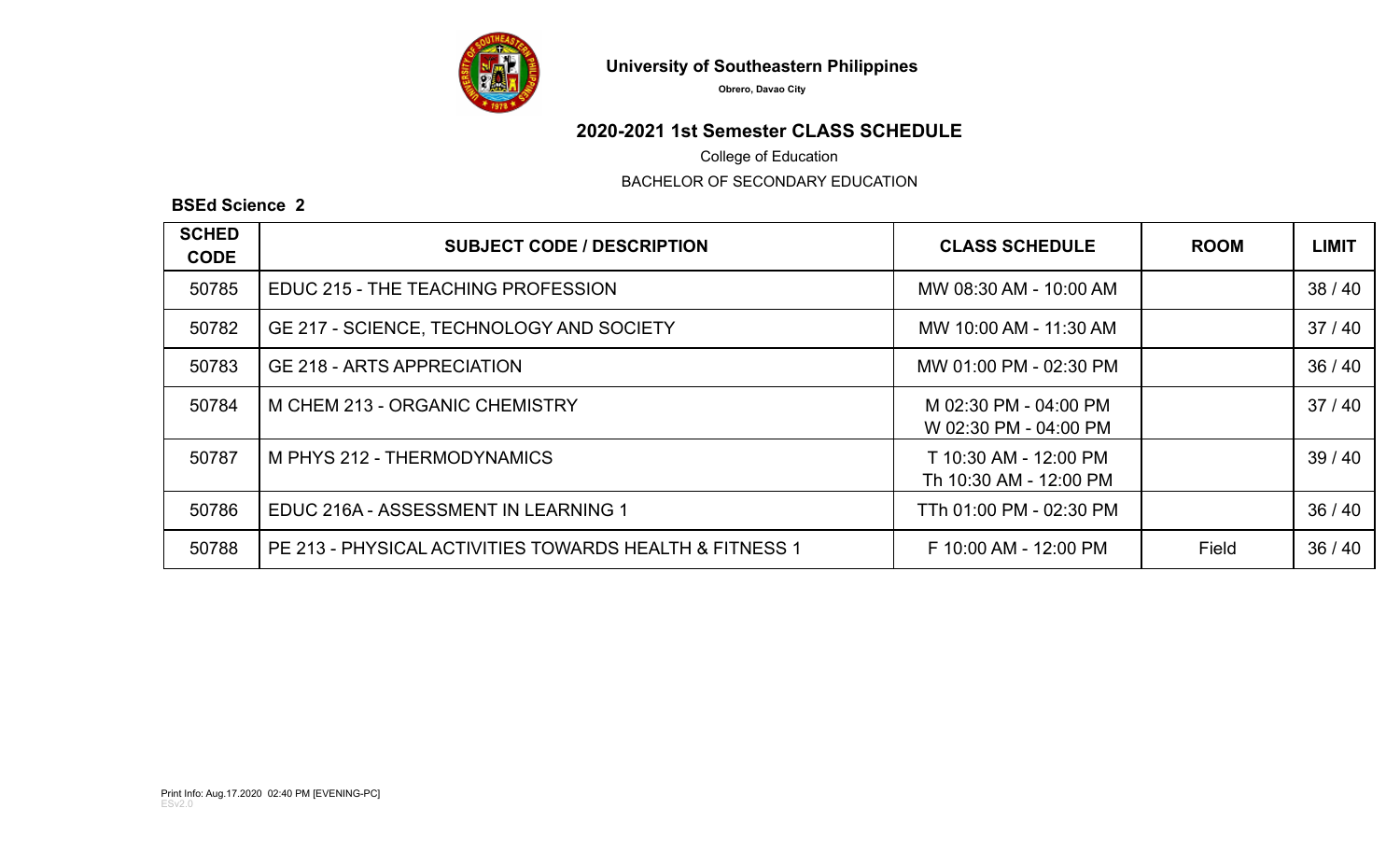

**Obrero, Davao City**

# **2020-2021 1st Semester CLASS SCHEDULE**

College of Education

BACHELOR OF SECONDARY EDUCATION

**BSEd Science 3**

| <b>SCHED</b><br><b>CODE</b> | <b>SUBJECT CODE / DESCRIPTION</b>                                         | <b>CLASS SCHEDULE</b>                           | <b>ROOM</b> | <b>LIMIT</b> |
|-----------------------------|---------------------------------------------------------------------------|-------------------------------------------------|-------------|--------------|
| 52184                       | <b>MSCI 231 - EARTH SCIENCE</b>                                           |                                                 |             | 39/40        |
| 50792                       | M PHYS 314 - WAVES AND OPTICS                                             | M 09:00 AM - 10:30 AM<br>W 09:00 AM - 10:30 AM  |             | 34/40        |
| 50789                       | EGE 311 - GENERAL EDUCATION ELECTIVE 1                                    | TTh 08:30 AM - 10:00 AM                         |             | 4/40         |
| 50793                       | M SCI RES 311 - RESEARCH IN SCIENCE TEACHING                              | MW 10:30 AM - 12:00 PM                          |             | 2/40         |
| 50791                       | M BIO 312 - CELL AND MOLECULAR BIOLOGY                                    | T 10:30 AM - 12:00 PM<br>Th 10:30 AM - 12:00 PM |             | 33/40        |
| 50794                       | EDUC 318 - THE TEACHER AND THE SCHOOL CURRICULUM                          | TTh 01:00 PM - 02:30 PM                         |             | 38/40        |
| 50795                       | EDUC 319 - BUILDING AND ENHANCING NEW LITERACIES<br>ACROSS THE CURRICULUM | TTh 02:30 PM - 04:00 PM                         |             | 37/40        |
| 50790                       | EGE 312 - GENERAL EDUCATION ELECTIVE 2                                    | TTh 04:00 PM - 05:30 PM                         |             | 5/40         |